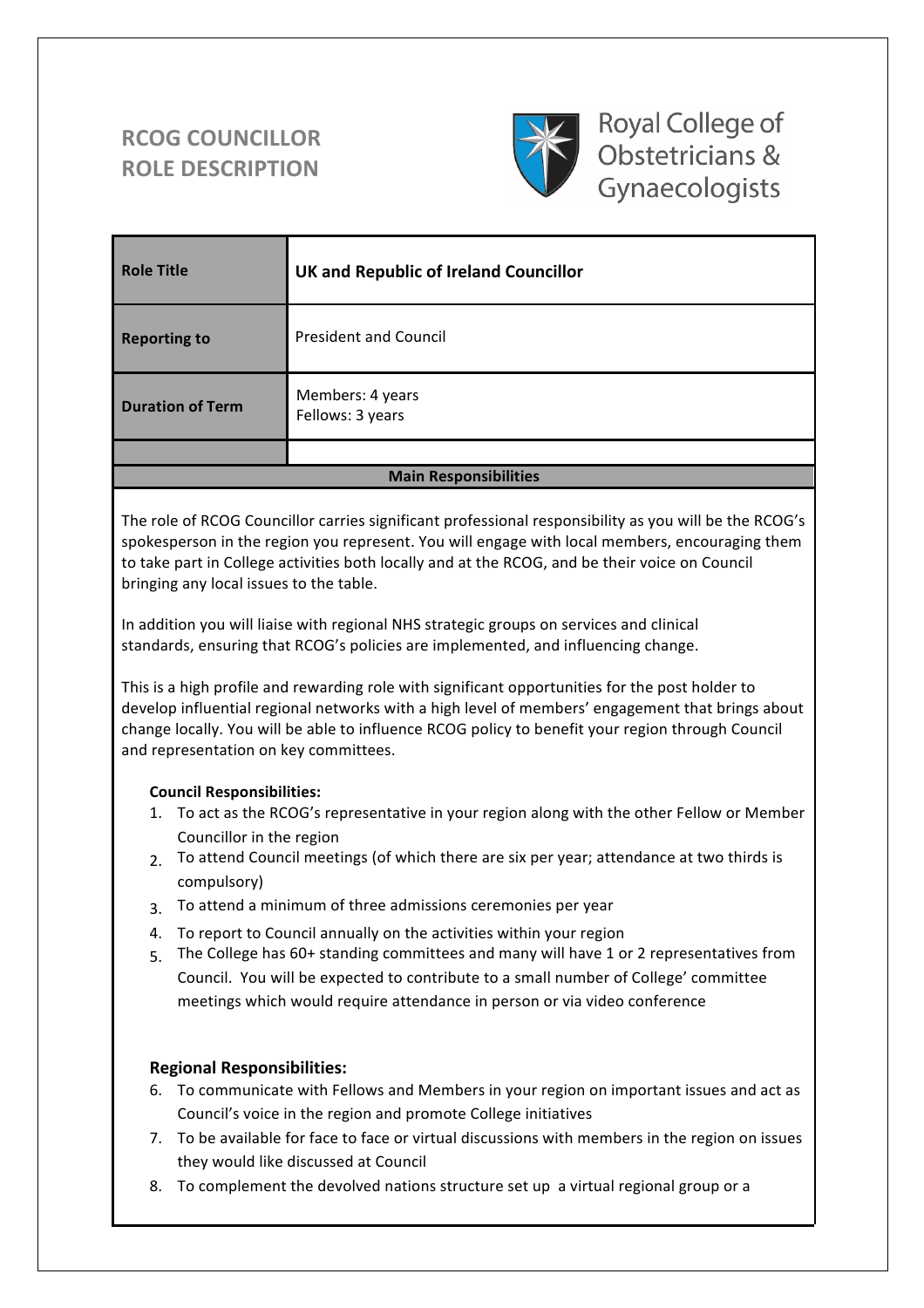physical regional committee to discuss local issues and strengthen communication with constituents in the region

- 9. To encourage local Fellows and Members to take part in the College's activities regionally such as regional groups/committees and conferences
- 10. To encourage local constituents to take part in activities such as College' committees and to stand for election to Council
- 11. To formally handover to your successor on demitting office, including introductions to key players in your region

## **RCOG Responsibilities:**

- 12. To act as the key person responsible for supporting professional and clinical standards for the region on behalf of the RCOG
- 13. To assist the RCOG by providing local knowledge in the region on core College business such as invited reviews
- 14. To act as a specialty-specific resource for clinical directors/medical directors/chief executives in cases where there are difficulties with the quality and provision of services within units
- 15. To act as a specialty-specific resource for clinical directors/medical directors/chief executives where consultants and other career grade obstetricians and gynaecologists are perceived as having problems with their performance
- 16. To ensure that local job descriptions and person specifications for NHS consultant's posts in O & G have been drafted in accordance with RCOG guidance, and amend and approve them once fit for purpose
- 17. To act as RCOG representative at external meetings and media enquiries as required

# **Personal Responsibilities**:

- 18. Opportunity to develop as an RCOG spokesperson both locally and nationally
- 19. Opportunity for International travel and assisting with examinations and training overseas

**https://www.rcog.org.uk/en/about-us/governance/council/**

## **1. Time Commitment**

This role carries significant professional responsibility and time will be required away from your work base which will need to be agreed with your Clinical and / or Medical Director.

- Formal induction day
- Council meetings six times a year, of which a minimum of two thirds must be attended
- Five Admission Ceremonies (held on the same day as Friday Council meetings) of which a minimum of three must be attended
- Commitment to some additional RCOG committee work will be required
- Attendance at other conferences and meetings within the region three times a year
- Regional Committee or virtual regional group meetings twice a year
- Approval of job descriptions on average there are 14 of these per annum for which training will be given
- Attendance at RCOG Official dinners held to coincide with Council meetings